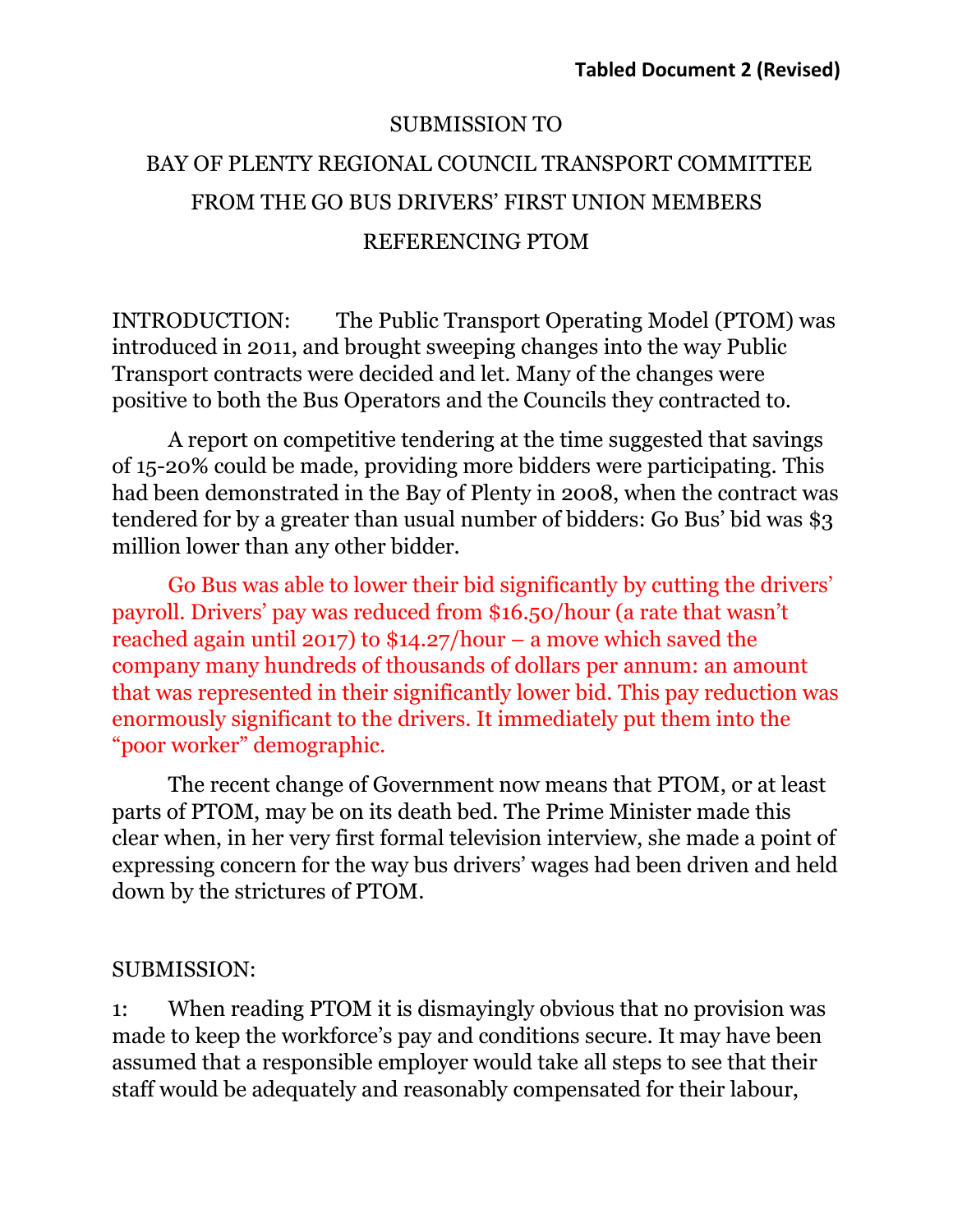and that all efforts would be made to keep them fit, healthy, and safe in their working environment. This writer, however, feels that this would have been a hopelessly naïve assumption, and that the truth of the matter is simply that the PTOM drafters simply didn't give any consideration to the workforce at all. This attitude has subsequently been taken advantage of (quite cynically) by a number of bus operators and the bodies they are contracted to.

2: Recent actions made by Go Bus First Union members, which culminated in a verbal plea to Council, has resulted in all Go Bus drivers being awarded a higher-than-usual pay increase. This has brought the drivers' base pay up to \$18.25/hour – not far away from where it was in 2008.

3: Even though public transport drivers do have the Prime Minister's personal backing, it is a fact that PTOM is still legally in play, and will remain so until it is either replaced or reformed by the new Government.

4: Accordingly, the First Union and its members in the Bay of Plenty respectfully ask that the Committee take a pro-active stance on protecting drivers' pay and conditions. Tender papers have now been released, and we are deeply concerned that if they don't have any protective devices for drivers, then it is probable that tenders will be made that threaten the drivers' pay and conditions.

5: It is the writers' personal belief that Go Bus would *not* now cut drivers' pay and conditions. However, belief does not equate to knowledge. What I do know is that there will be a number of bus operators vying for the business, all trying to present their lowest cost / highest quality tenders… and that lowest cost may well include hidden cuts to pay and conditions.

6: Accordingly, we request that the Council and its Transport Committee take the drivers' obvious concern into account when considering the various tenders that will be made, and either reject or request a changes be made to any tender that doesn't voluntarily make provision for protecting the workers level of pay and conditions.

6: We would also request that great consideration be given to the current restriction on wage-rises. PTOM stipulates that the only wage rise workers should be entitled to is one that matches the Cost Price Index (CPI).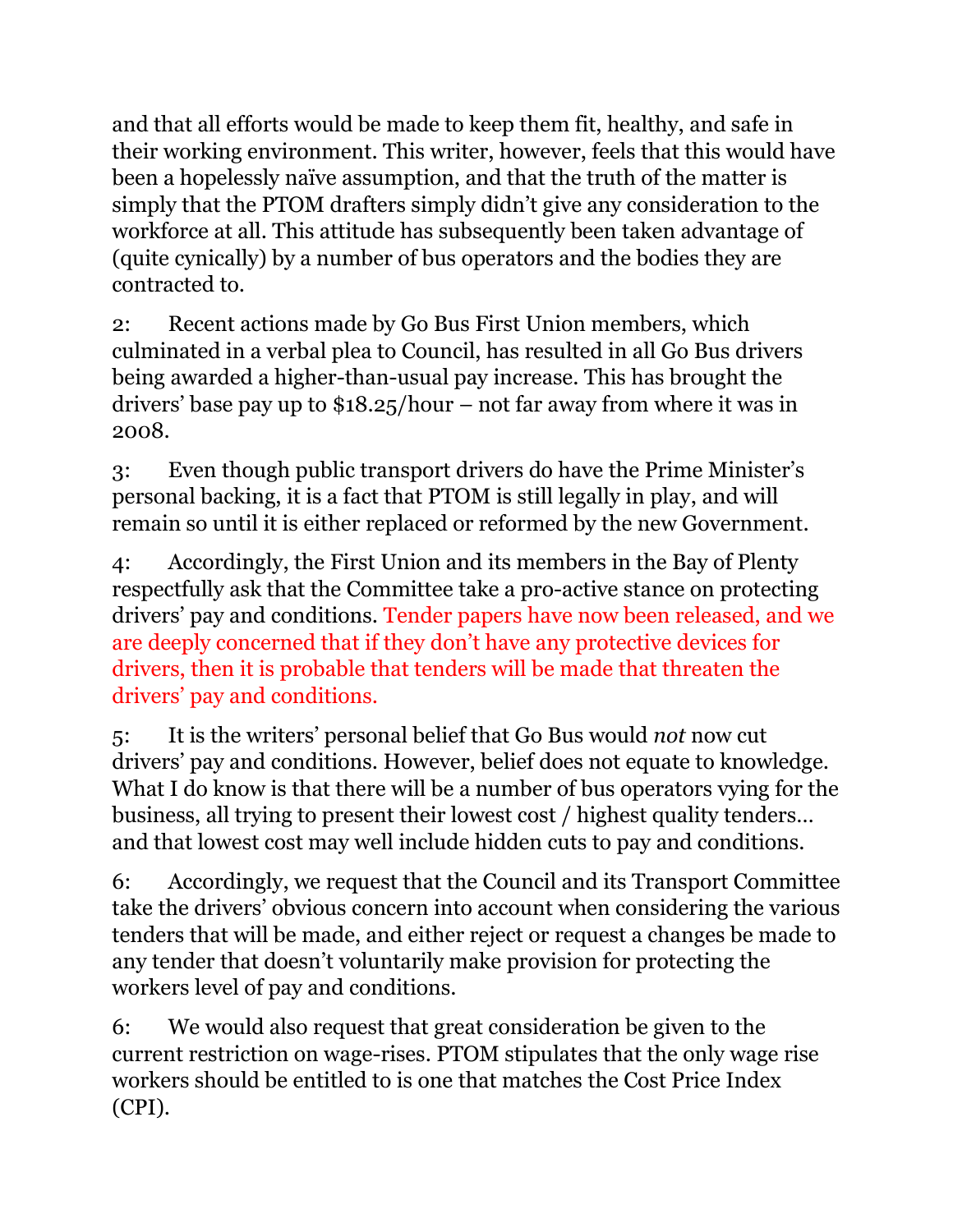7: It is my contention that CPI is a badly flawed measurement to base wage increases on. CPI is calculated on Net prices: prices which have already had their tax charged. When a worker's wage is expanded by that amount, it is paid to them as a Gross amount – an amount on which they must subsequently pay tax. The pay-rise will therefore be reduced by at least 17% (depending Tax Codes). This has resulted in the drivers' income being currently at least \$1,500 per annum lower than it should be.

8: The new Government has planned for and stated that the Minimum Wages will rise to \$20 / hour by 2020. Currently it is \$15.75 / hour, compared with the Bus Drivers' newly-won \$18.25 / hour: a \$2.50 / hour differential.

9: Accordingly, we request that the PTOM-based tender documents be revised to include an annual wage-rise of at least 5% + CPI until at least 2020, when the minimum wage will be set at \$20. This would remedy the unfairness inherent in the current system, and maintain relativity between the Go Bus drivers' wages and the Minimum Wage.

SUMMARY: The Prime Minister and her Government have made it very clear that the swing is towards higher wages for workers, with an endtarget being the Living Wage.

This, coupled with the fact that the tendering for the Western Bay of Plenty Public Transport contract will be the first competed for under the new Government's regime, gives the Western Bay of Plenty Council and their Transport Committee an exciting opportunity to demonstrate national leadership by ensuring Bus Operators' tenders for the various Public Transport units in Tauranga reflect the new political reality, rather than stick blindly to PTOM's harsh stipulations and restrictions.

In closing, I thank you for the pressure you brought to bear on Go Bus management regarding the drivers' justifiable pleas for a pay increase, and I trust that you will also look on this submission with sympathy and support.